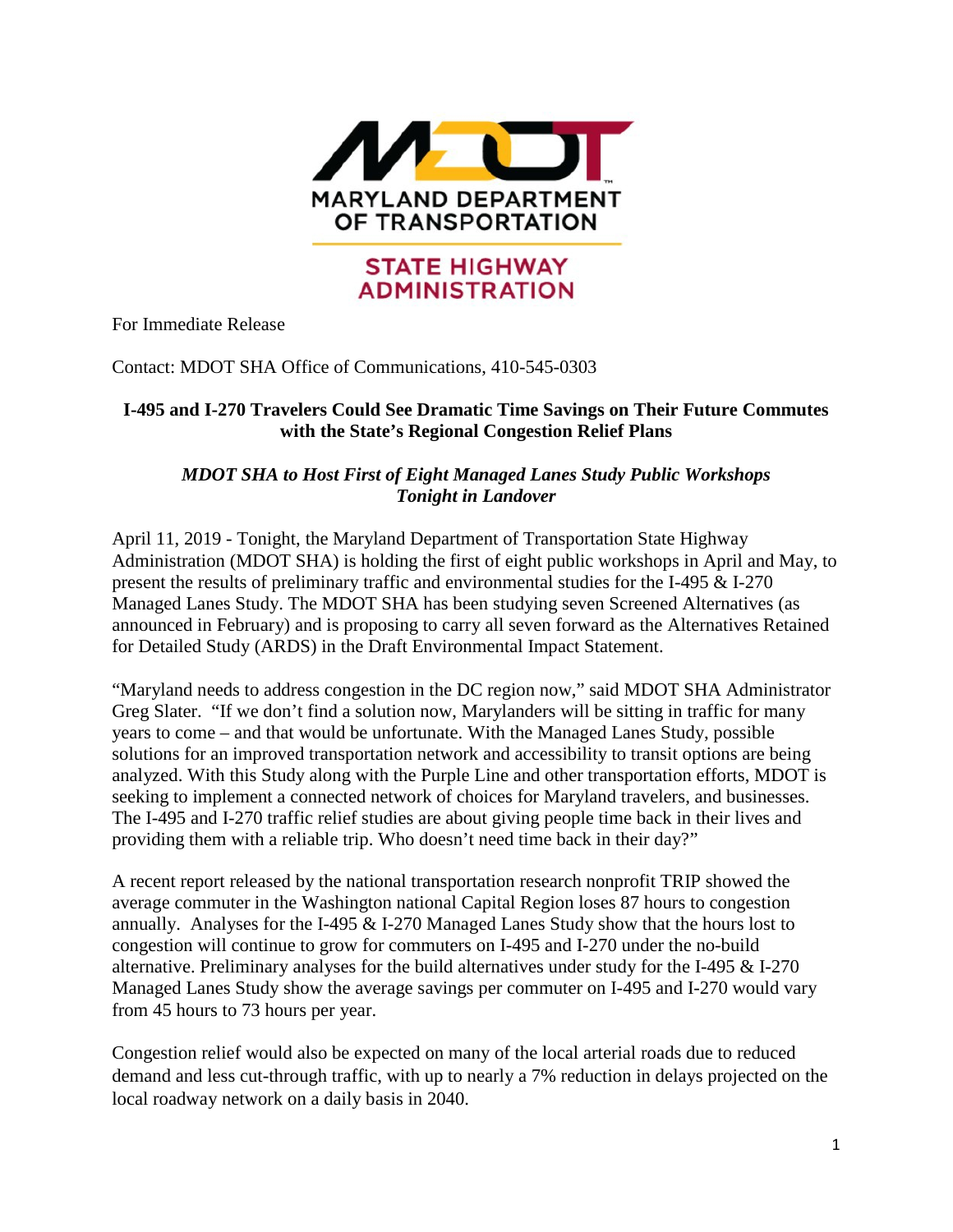Detailed traffic data will be presented at the workshops to demonstrate how each of the ARDS would affect travel along I-495, I-270, and throughout the region. Workshop attendees will have the opportunity to see how each alternative could improve their specific commute on I-495 and I-270 in the future by using a "My Commute" calculator tool that will be available at all of the workshops.

The MDOT SHA has added two workshops in May, in addition to the six in April. The workshops will be held at the following dates and times:

Thursday, April 11, 2019 6:30 p.m.  $-8:30$  p.m. Prince George's Sports and Learning Complex 8001 Sheriff Rd. Landover, MD 20785

Saturday, April 13, 2019 10:00 a.m. – 12:00 p.m. Pyle Middle School 6311 Wilson Ln. Bethesda, MD 20817

Tuesday, April 23, 2019 6:30 p.m.  $-8:30$  p.m. Eleanor Roosevelt High School 7601 Hanover Pkwy. Greenbelt, MD 20770

Wednesday, April 24, 2019 6:30 p.m.  $-8:30$  p.m. Eastern Middle School 300 University Blvd, East Silver Spring, MD 20901

Thursday, April 25, 2019 6:30 p.m. – 8:30 p.m. Thomas Wootton High School 2100 Wootton Pkwy. Rockville, MD 20850

Saturday, April 27, 2019 10:00 a.m. - 12:00 p.m. Suitland Community Center 5600 Regency Ln. Suitland-Silver Hill, MD 20746